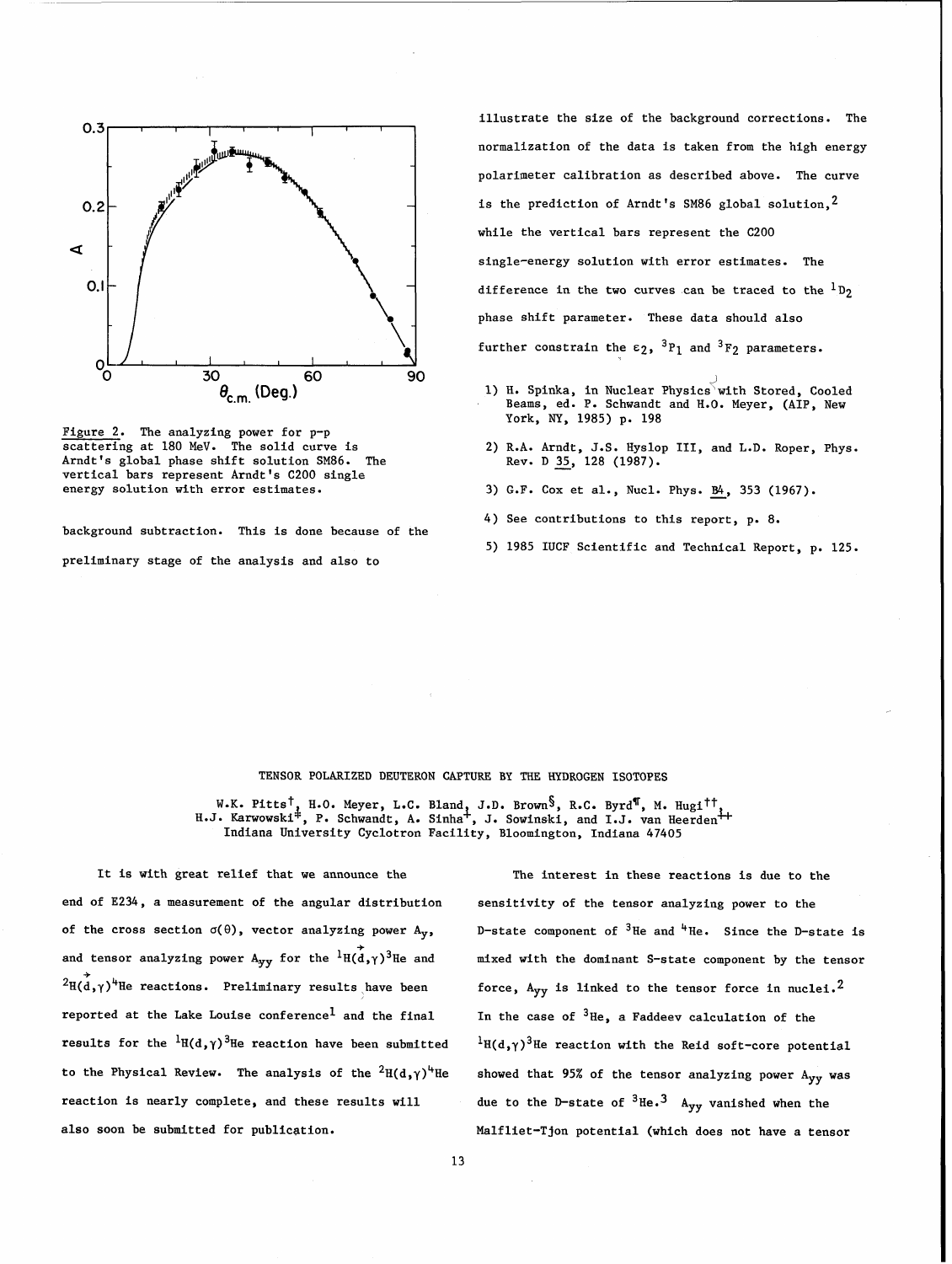force) was used instead of the Reid soft-core potential. In a similar fashion  ${\rm A}_{{\bf y}{\bf y}}$  for the  $^2$ H( ${\rm d}$ , $\gamma)$   $^{\rm th}$ He reaction should be sensitive to the D-state component of <sup>t</sup>He. This reaction proceeds predominantly through an E2 transition because of parity and isospin restrictions due to the presence of identical bosons in the entrance channel. The angular distribution then has a sin<sup>2</sup>2 $\theta$  shape. Since there are only eight amplitudes contributing to this reaction, a complete multipole decomposition can be carried out if all analyzing powers are measured. This has been done at  $E_A \approx 10$  MeV by a group at the University of Wisconsin, and it was found that there were significant admixtures of other multipoles besides the  $E2 \cdot 4$  Calculations by Tostevin<sup>5</sup> have succeeded in reproducing A<sub>yy</sub> and the vector analyzing moment Ay from this data set, but not the spherical tensor power  $T_{20}$ . A possible cause of this behaviour is that  $T_{20}$ , and not  $A_{yy}$ , is sensitive to the highly distorted  $552$  amplitude. A complete solution of this problem (including an umambiguous measure of the D-state effects) will probably not be found until complete four-body calculations are carried out.

Another interesting aspect of the  $2\text{H}(d, \gamma)$ <sup>4</sup>He reaction is that the cross section at higher energies  $(E_d \approx 400 \text{ MeV})$  is dramatically different from that observed at lower energies. The angular distribution for  $\sigma(\theta)$  is peaked at  $\theta=90^\circ$  rather than at  $\theta(45^\circ)$ . This behaviour has been observed (although with poor statistics) at several energies.<sup>6,7</sup> In fact, the + original motivation for our study of the  ${}^2\mathrm{H}(\mathrm{d} \, , \gamma)$  He reaction was to measure  $\sigma(\theta)$  in an effort to understand the reaction mechanism. The deviation of  $\sigma(90^\circ)$  from zero should be a sensitive measure of the deviation from the expected reaction mechanism, since other multipoles or other components of the wavefunction

(such as the D-state) will tend to fill the minimum.

## 2. The Experiment

Since the cross section for the  ${}^{2}H(d,\gamma)$ <sup>4</sup>He reaction is less than 2nb/sr, measurements of this reaction must be optimized to make efficient use of accelerator time. The performance of the apparatus must also be optimized to cleanly distinguish radiative capture events from the background of strong reactions. Another problem with such a low-rate experiment is that it is difficult to monitor the reaction during data acquisition and practically impossible to set up the electronics with the  $2\vec{H}(\vec{d}, \gamma)^4$ He reaction. Our approach was to use the  ${}^{4}H(d,\gamma)^{3}$ He reaction for setting up the electronics and matching the gains in the detectors. Interspaced with the  $2\vec{H}(d,\gamma)^4$ He data acquisition runs were additional  ${}^{\downarrow}H(\vec{d},\gamma){}^3$ He runs about every eight hours to check for gain shifts. For this purpose, nothing except the target would be changed. Our philosophy was that if the responses of the detectors to photons and <sup>3</sup>He nuclei from the <sup>1</sup>H(d,  $\gamma$ )<sup>3</sup>He spectra were as expected, then the  $2H(\vec{d}, \gamma)^4$ He data would be successfully acquired, also.

The incident deuteron beam readily generates neutrons at these energies, causing a large neutron induced background in the photon detectors due to such processes as neutron excitation of giant resonances or quasi-elastic scattering. A sodium iodide detector would be sensitive to practically all of the decay branches such as  $(n,n'p)$ ,  $(n,n' \gamma)$  or  $(n, n^{\dagger}\alpha)$ . At these energies it would be difficult to measure the analyzing powers of  $2\vec{a}(\vec{d},\gamma)^4$ He by detecting only the photon in a large sodium iodide scintillation detector due to the combination of the small radiative capture cross section and the large neutron-induced background. Fortunately, both <sup>3</sup>He and <sup>4</sup>He have only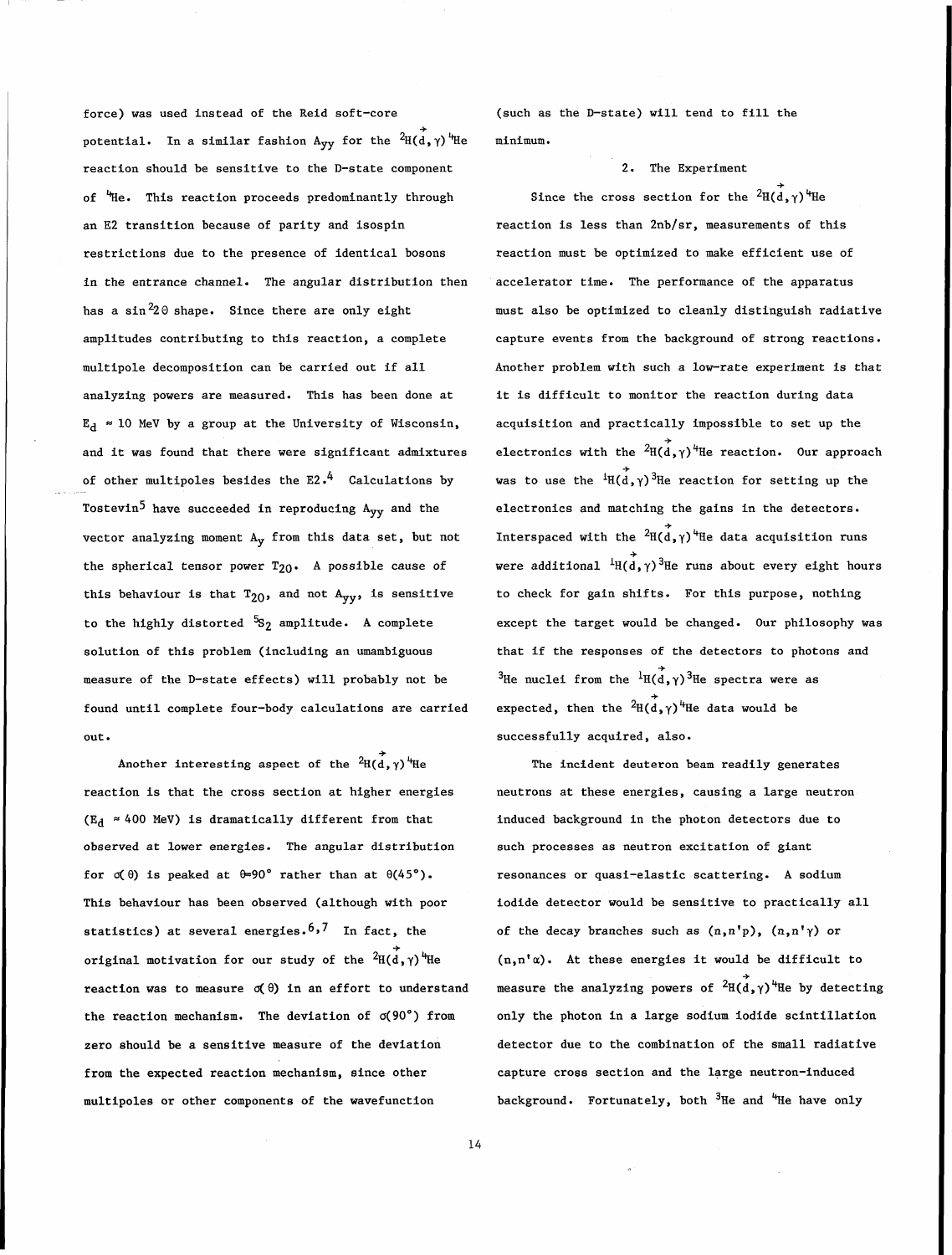one particle-stable state, and so it is possible to measure the photon and the helium nucleus in coincidence. The photon detector can then have relatively poor resolution and still effectively identify radiative capture events. The photon detectors were eight large, lead-glass Cerenkov detectors which have been built for previous experiments at the IUCF.<sup>8</sup> These detectors have very good timing resolution (typically about 800 ps FWHM) and are insensitive to neutrons except through reactions such as  $(n, n' \gamma)$ .

The major problem associated with these coincidence measurements was that the helium nuclei are emitted at small angles from the beam axis. In this angular region there is a large flux of Coulomb scattered deuteron from carbon in the  $CH<sub>2</sub>$  or  $CD<sub>2</sub>$ targets. The detector was a three element plastic scintillator telescope with a very fast timing response (500 ps **FWHM)** which could operate in this high background environment without significant gain shifts. The problem was to reconcile the requirements of a small size (to reduce the singles rates) with the necessity of detecting all the coincident helium nuclei, while balancing the light output between the first two detector planes for  $H$ He nuclei from the  $\blacktriangleright$  ${}^{2}H(d, \gamma)$ <sup>4</sup>He reaction. A third plane stops all the  $\stackrel{\rightarrow}{\mathbb{H}}$ e nuclei from the  $\stackrel{\rightarrow}{\mathbb{H}}(\stackrel{\rightarrow}{\mathbf{d}},\gamma)$ <sup>3</sup>He reaction and also vetoes events due to minimum ionizing particles such as protons and deuterons. The design of the telescope was optimiqed using a Monte-Carlo simulation of the detector telescope that included the effects of energy loss and multiple scattering in the target as well as the non-linear light output responses. The correlation of pulse height in the first plane and the sum of all three planes was then used for charge identification. Once the charge of a particle was

known its mass could be found from the time-of-flight spectrum. The timing properties of this detector were crucial, since it was necessary to isolate a  ${}^{2}H(d,\gamma)$ <sup>4</sup>He event rate of several tens of events per hour in the recoil detector from a deuteron singles rate of 2 MHz. The triple time correlation between the helium detector, the pulsed beam of the cyclotron (driven at the **RF** frequency of 28.57 MHz), and the photon detectors was used to isolate the radiative capture events .

The apparatus is shown in Fig. 1. The photon detectors are labeled PBlL, PB2L, etc. and the two recoil telescopes are labeled HlL, H2L, etc. The apparatus was symmetric about the beam axis, so that the left-right asymmetry could be measured (for a given beam polarization) as well as the asymmetry between beams of different polarizations. Both asymmetries can



Figure 1. Experimental apparatus for E 234.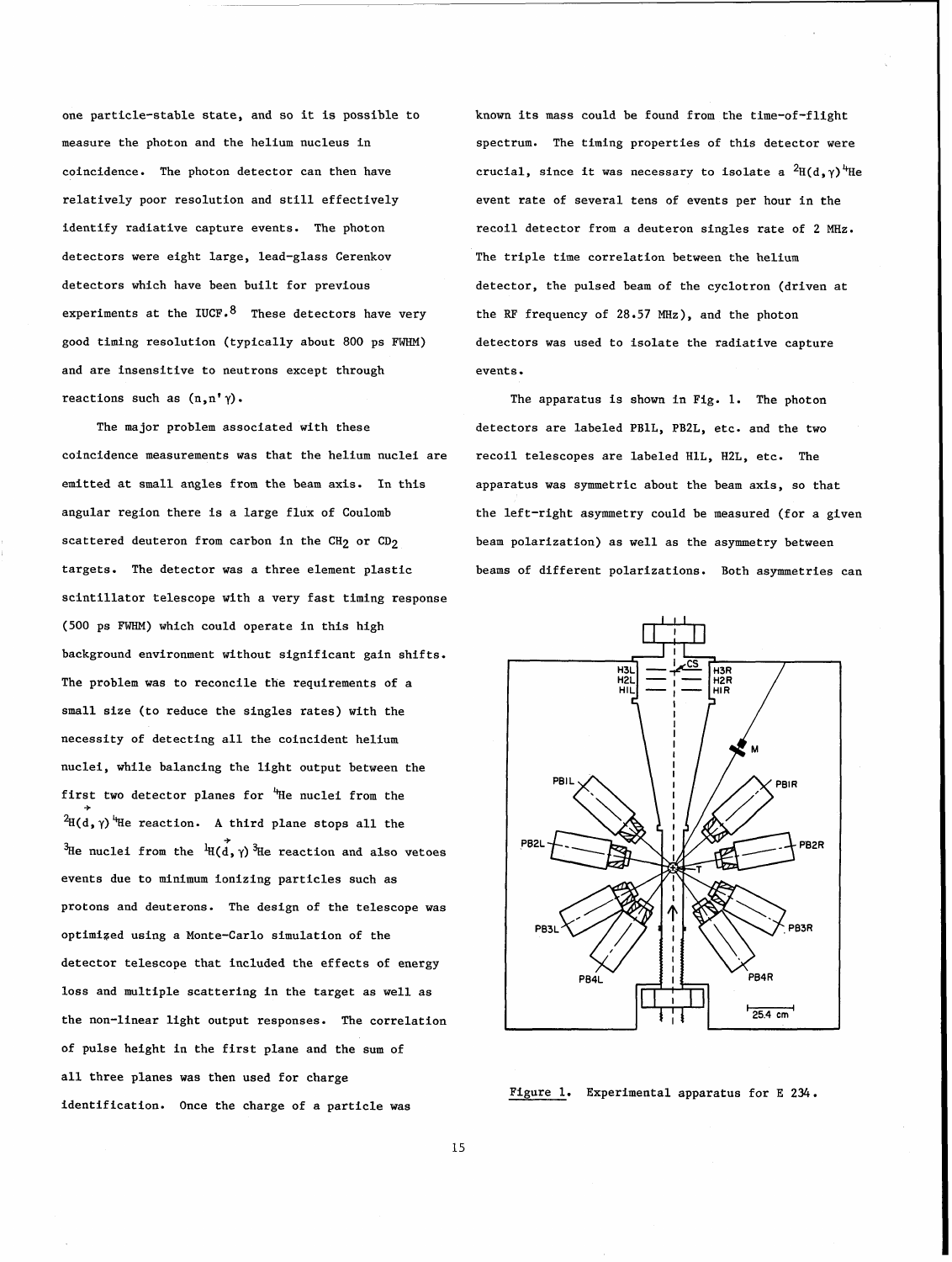possible errors can be cancelled by taking averages poor, since the Cerenkov process does not generate a between polarization states or lift-right asymmetries. large amount of light. The typical pulse height between the two recoil telescopes. This scintillator The recoil telescope provided excellent particle the two telescopes. By the time the beam envelope was muclei are from the  ${}^{2}H(\vec{d},{}^{3}He\gamma)$ n reaction.) The scintillators it was necessarily of small divergence, was normalized to the measured  $3He$  responses, and could then be adjusted to have a small halo. It generating the gains and offsets. Notice that the was necessary to periodically monitor the deuterium timing resolution of 500 ps (FSHM) is sufficient to target thickness monitor (M) consisting of a plastic resolution was typically 8% for the summed pulse scintillator, active slit, and sodium iodide height. Since there was a large flux of beam energy scintillator was used to monitor the  $CD_2$  targets deuterons, the pulse heights of 10% of the radiative throughout the measurement. capture events were shifted by the pulse height of

32 MeV photons from the  ${}^{1}H(d,\gamma){}^{3}He$  reaction is shown in particle identification, since the additional light Fig. 2. The large peak to the left of the photon peak from the charge Z=1 particle was significantly less is an artifact of the discriminator, which is cutting than the light from the helium nucleus. into a smooth neutron background. Note that even with a flight path of only 35 cm the timing resolution was still adequate to distinguish between photons and fast



 $32$  MeV photons, with and without the sorting conditions for radiative capture.

be used to calculate the analyzing powers, and some neutrons. Unfortunately the pulse height resolution is Also shown in Fig. 1 is a movable scintillator (CS) resolution was only about 40% for these 32 MeV photons.

was used in conjunction with a scintillator on the identification. Figure 3 shows the measured responses target ladder (T) to center the beam with respect to for the helium isotopes with the CD<sub>2</sub> target. (The <sup>3</sup>He adjusted to be in the 2 **mm x** 2mm holes of these predicted light output from the Monte-Carlo simulation content of the target due to loss of deuterium. A distinguish between the two isotopes. The pulse height The timing response of the Cerenkov detectors to deuteron. This did not cause any problems with the



Figure 3. Time of flight-pulse height correlation <u>Figure 2</u>. Timing response of the photon detectors for for the <sup>2</sup>H(d,  $\gamma$ )<sup>4</sup>He reaction. Gated by photon time of<br>32 MeV photons, with and without the sorting conditions flight and pulse height, as well as pulse height first plane of the telescope.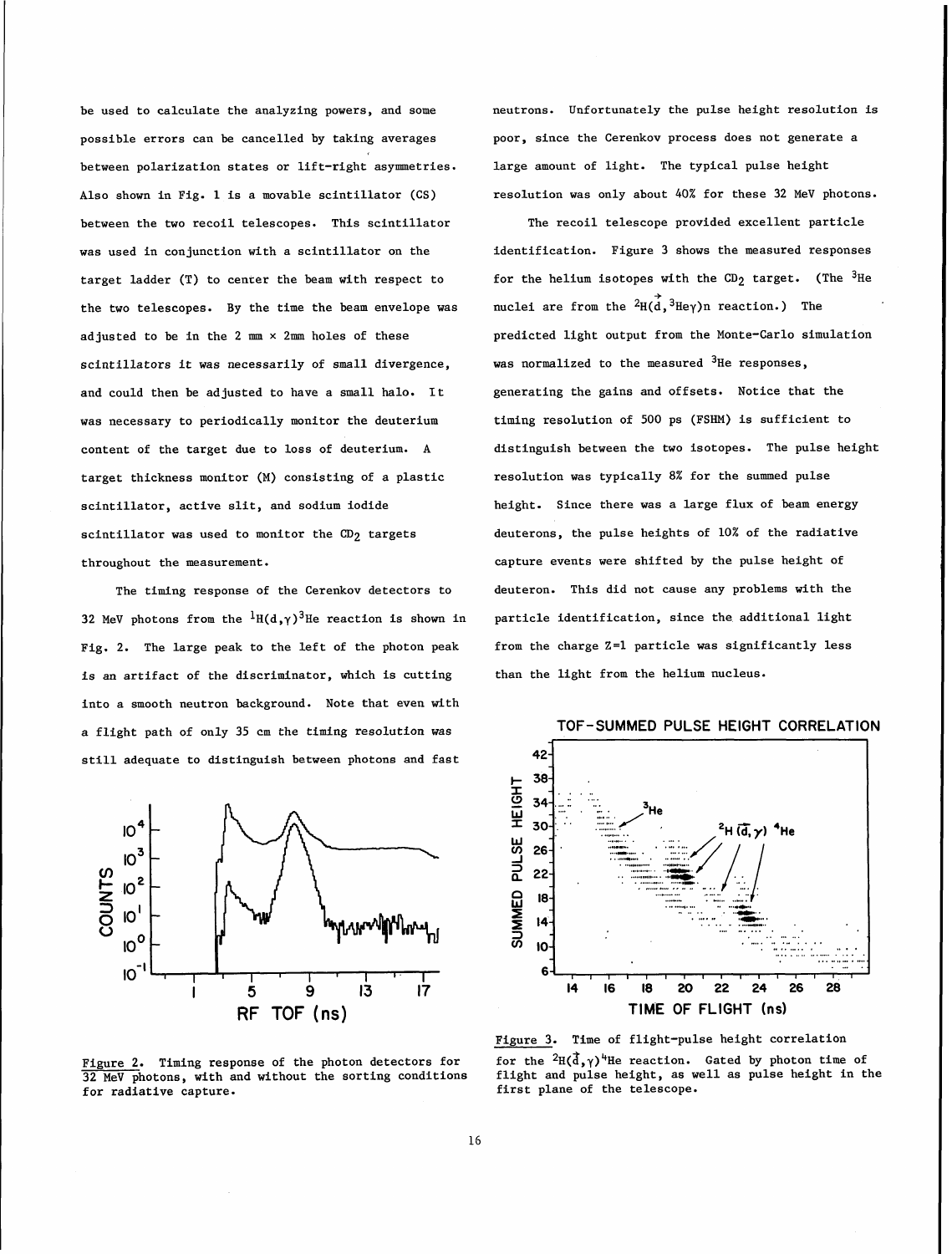

Figure 4. One of the final TOF spectra for the

| Table I. Systematic error budget for the ${}^{1}H(d,\gamma)$ <sup>3</sup> He |
|------------------------------------------------------------------------------|
| cross section                                                                |

| The final time-of-flight spectra for the<br>80├<br>$\overrightarrow{A}$ I $(d, \gamma)$ , the reaction (with all cuts) is shown in<br>Fig. 4. The background under the peak is due to the<br>-64 F                                                                                                                                                                                                                                                                                                                                                                                                                                                                                                                                                                                                                                                                                                  |  |
|-----------------------------------------------------------------------------------------------------------------------------------------------------------------------------------------------------------------------------------------------------------------------------------------------------------------------------------------------------------------------------------------------------------------------------------------------------------------------------------------------------------------------------------------------------------------------------------------------------------------------------------------------------------------------------------------------------------------------------------------------------------------------------------------------------------------------------------------------------------------------------------------------------|--|
| $\overrightarrow{A}$ (d, $\overrightarrow{B}$ He)n reaction, and this contribution was<br>STMUS<br>OUNTS<br><sub>32</sub><br>subtracted from the cross section. The corresponding<br>spectrum for the ${}^1\!\!\text{H}(\text{d},\gamma) \, {}^3\!\!\text{He}$ reaction had practically<br>no background; the contribution from the carbon in the<br>$CH_2$ target was measured with a pure carbon target and<br>then subtracted from the peak sum. The error budget<br>for the $\overrightarrow{A}(\overrightarrow{d}, \gamma)$ the cross section is shown in Table I,<br>oll d'in agromati i<br>كأكا القراء وماكنه فاستكاف والمستحيل<br>20<br>24<br>- 16<br>and the error budget for the ${}^1\!\!\!\!\!H(\vec d,\gamma)\, {}^3\!\!\!\!\!H$ e cross section<br>TOF (ns)                                                                                                                           |  |
| is shown in Table II. The plots of $\sigma(\theta)$ include these<br>Figure 4. One of the final TOF spectra for the<br>$\frac{2\pi}{d}(\frac{d}{d},\gamma)$ <sup>T</sup> He reaction, with full radiative capture<br>conditions. Accidentals have not yet been subtracted.<br>systematic uncertainties in addition to the statistical<br>errors.<br>The tensor polarization of the beam was cycled<br>Table I. Systematic error budget for the ${}^{1}H(d,\gamma)$ <sup>3</sup> He<br>through the spin states "unpolarized", "tensor minus",<br>cross section<br>ti politika politi se s koslib se slovený starový politiky (starový starový starový starový starový s<br>and "tensor plus" with 60 seconds for each state. (The<br>Error Source<br>Uncertainty(%)<br>vector polarization could not be reversed with fast<br>spin-flip since stray magnetic fields ruined the<br>TDC shifts<br>0.75 |  |
| weak-field states.) The vector analyzing power ${\rm A_y}$ was<br>Multiple Scattering<br>1.0<br>calculated from the left-right asymmetry and the tensor<br>analyzing power was calculated from the spin-flip<br>2.0<br>Photon detector<br>efficiency<br>asymmetry. Averaging the analyzing powers between the<br>spin states or sides reduced some possible systematic<br>1.0<br>Photon conversion<br>in collimator<br>errors associated with a typical measurement of the<br>polarization. A systematic uncertainty of 5% from the<br>RF Sorting cut<br>0.5<br>polarimeter calibration is not shown.<br>1.0<br>Reaction effects                                                                                                                                                                                                                                                                    |  |
| 3. Results of the ${}^{2}H(d,q)^{4}$ He Measurement<br>in telescope<br>The preliminary results of this measurement are<br>Carbon<br>0.25<br>shown in Fig. 5. These data were fit with Legendre<br>2.3<br>functions, since the coefficients of these functions<br>Geometric effects:<br>translations<br>can be related to sums of amplitudes. The fit to A <sub>yy</sub><br>indicated the need for other multipoles (or possible<br>2.5<br>Geometric effects:<br>tilt<br>D-state effects) is also indicated by the non-zero<br>cross section at 90°. It is clear, however, from the<br>Errors added in<br>4.3<br>quadrature                                                                                                                                                                                                                                                                          |  |
| shape of the angular distribution that the reaction at<br>17                                                                                                                                                                                                                                                                                                                                                                                                                                                                                                                                                                                                                                                                                                                                                                                                                                        |  |
|                                                                                                                                                                                                                                                                                                                                                                                                                                                                                                                                                                                                                                                                                                                                                                                                                                                                                                     |  |
|                                                                                                                                                                                                                                                                                                                                                                                                                                                                                                                                                                                                                                                                                                                                                                                                                                                                                                     |  |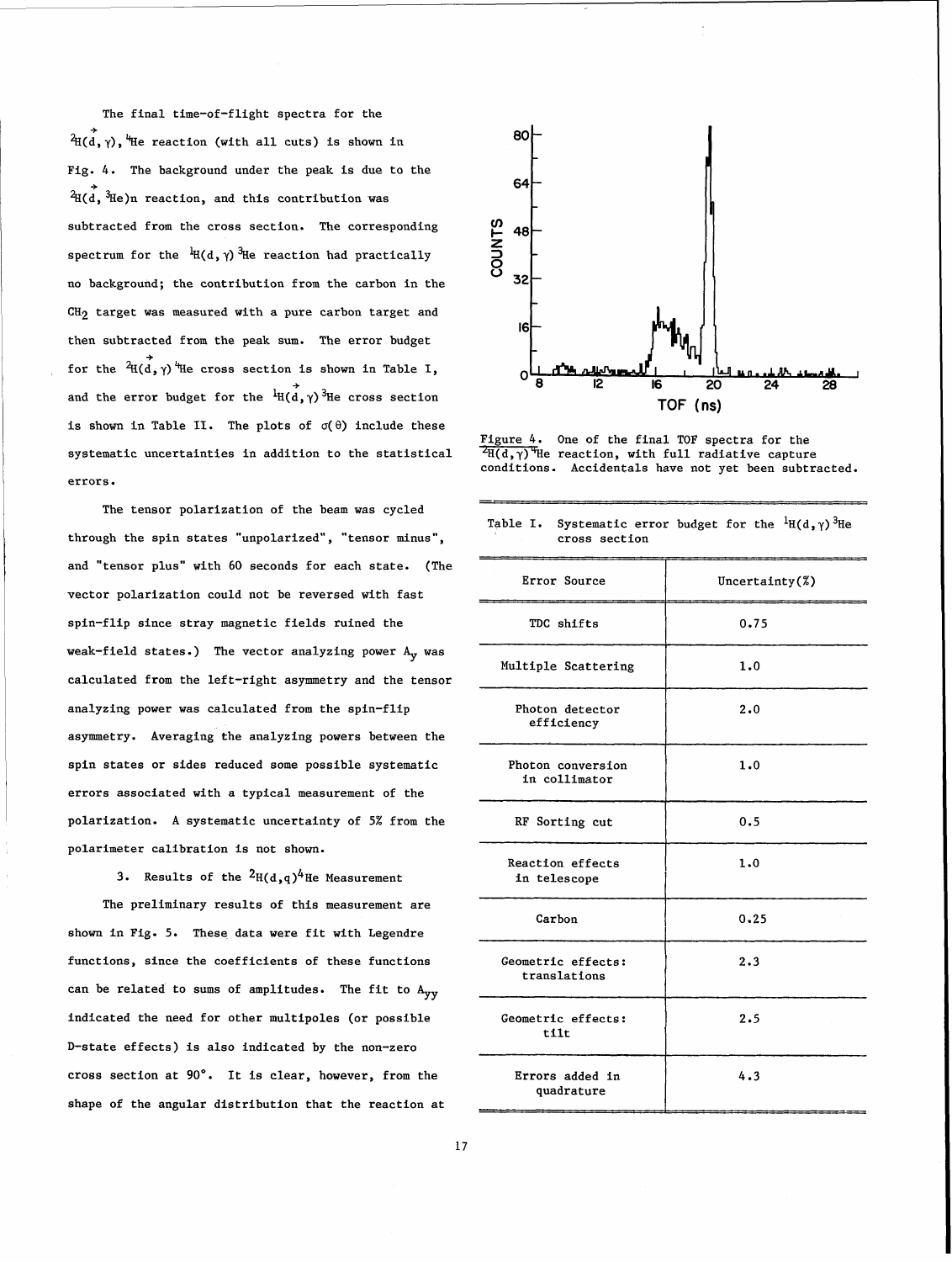| Error Source                                                       | Uncertainty (%) |
|--------------------------------------------------------------------|-----------------|
| TDC shifts                                                         | 0.75            |
| Photon detector<br>efficiency                                      | 2.0             |
| Photon conversion<br>in collimator                                 | 3.0             |
| RF sorting cut                                                     | 1.0             |
| Reaction effects<br>in telescope                                   | 1.0             |
| ${}^{2}$ H(d, ${}^{3}$ He $\gamma$ )n<br>subtraction: 90,99°       | 5.0             |
| ${}^{2}$ H(d, ${}^{3}$ He $\gamma$ )n<br>subtraction: other angles | 3.0             |
| Deuterium content                                                  | 4.0             |
| Geometric effects: tilt                                            | 2.5             |
| Geometric effects:<br>translation                                  | 2.3             |
| Errors added in<br>quadrature (90°)                                | 7.8             |
| Errors added in<br>quadrature (other angles)                       | 6.7             |

Table II. Systematic error budget for the  ${}^{2}H(d,\gamma)$ <sup>4</sup>He cross section

this energy is still E2-dominated. The additional multipole is perhaps the El multipole, since the restriction to the El multipole (from isospin wavelength approximation becomes progressively worse. conservation) is strictly valid only in the long- Extraction of any information concerning D-state wavelength limit. (It should be pointed out that we cannot experimentally distinguish El effects from *M2*  effects with this data set.) A significant amount of both El and *M2* strength was revealed in the multipole decomposition of this reaction at Wisconsin

 $(E_d = 10$  MeV); as the energy is increased the long-



Figure 5. Preliminary results for the  $^2$ H(d,  $\gamma$ )<sup>7</sup>He Figure 5. Preliminary results for the  ${}^{2}H(d,\gamma)$ <sup>7</sup>He reaction. The solid curve is a fit to  $\sigma(\theta)$ ; the dashed curve for  $\sigma(\theta)$  is a sin<sup>2</sup>20 curve normalized to the 55<sup>°</sup> data point.

effects from this data will be problematic, since there are no reliable calculations of this reaction at our energy ( $E_d$  = 95 MeV). The best available calculation is that of Tostevin,<sup>5</sup> who found that an extrapolation to our energy gave a negative tensor analyzing power.<sup>10</sup> Plane waves were used for the entrance channel since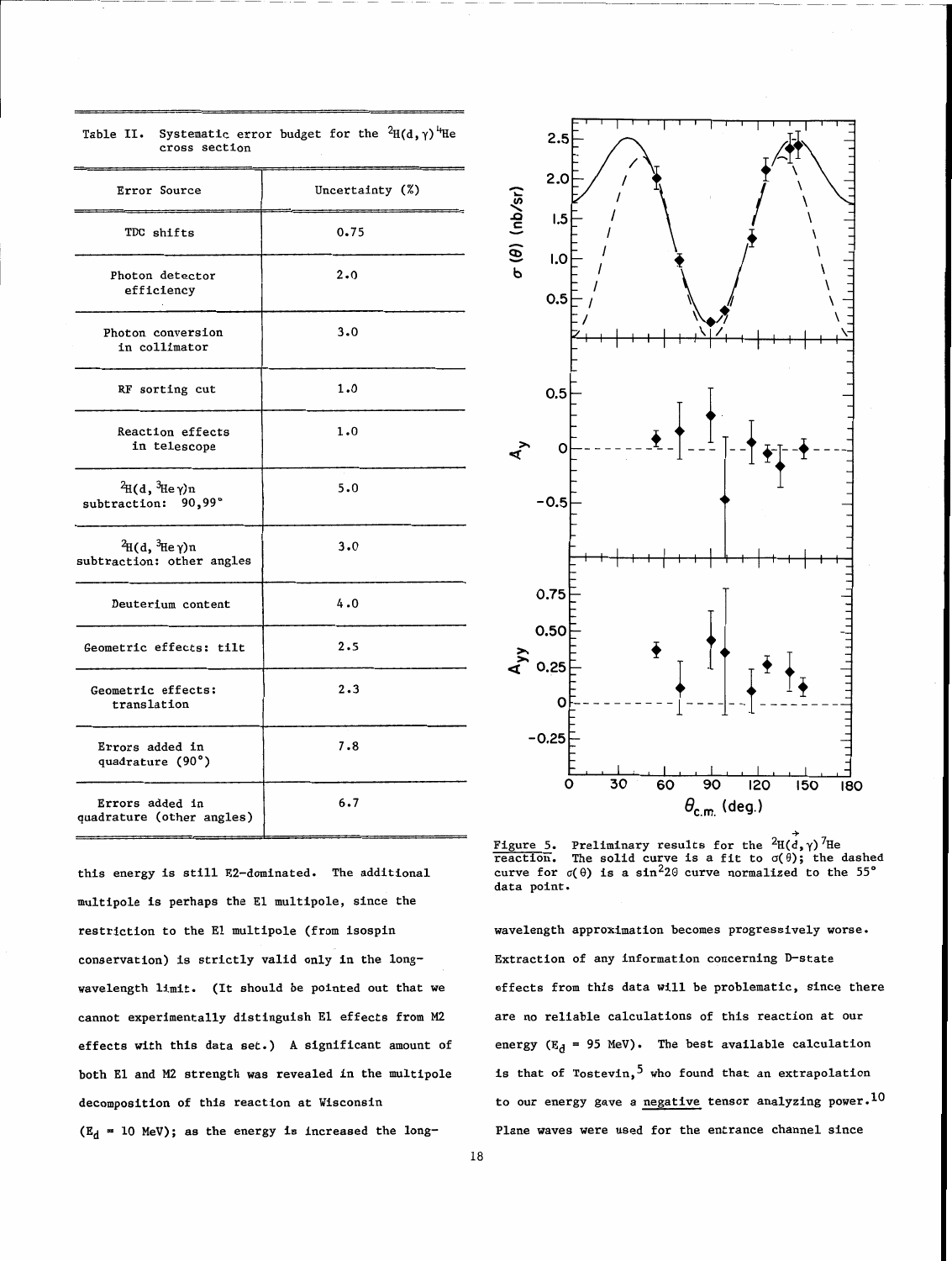there is a near-total lack of information on the entrance channel and its distortion at  $E_d = 95$  MeV. While this study is unlikely to yield any new knowledge on the D-state component of  $H$ He at this time, we should be able to determine the extent to which the reaction is not an E2 transition. This determination will then shed some light on the reaction mechanism of this reaction, and serve as a guide in planning studies of this reaction at other energies.

4. Results of the  ${}^{1}H(d, \gamma)$ <sup>3</sup>He Measurement

Our data for this reaction are shown in Fig. 6, along with the predictions of a PWBA model used to interpret the data.<sup>11</sup> This model used a Faddeev calculation of the  $3$ He projected into proton and deuteron channels for the  $3H$ e wavefunction; plane waves were used for the entrance channel. In this calculation the D-state component of  $3H$ e is parameterized by the asymptotic D-S normalization ratio r), and r) was generated by matching the Faddeev wavefunction to the asymptotic Hankel wavefunction at 6 fm. This particular value of  $\eta$ , -0.029, gave an acceptable fit to both our data at  $E_d$  = 95 MeV and other measurements of  $A_{yy}$  at  $E_d = 29.8$  MeV. Since the three-body system can be solved exactly, one would like to compare these data to a full Faddeev treatment which generates both the continuum and bound state wavefunctions in a self-consistent manner. This has been done at  $E_d = 29.2$  MeV, where it was found that most of the tensor analyzing power was due to  $^{3}$ He configurations with a correlated pair in a state of orbital angular momentum  $\lambda = 1$  orbited by the third nucleon in a state with orgital angular momentum  $l = 1$ relative to the pair.<sup>3</sup> This configuration is orthogonal to those used in the projected wavefunction, which only allows real deuterons of orbital angular momentum  $\lambda = 0$  or  $\lambda = 2$ . Resolution of this



Figure 6. Final results for the  ${}^1\text{H}(\text{d},\gamma) \, {}^3\text{He}$  reaction. The solid curves are the PWBA calculation of Arriaga and Santos, which is described in the text.

controversy must wait for further theoretical efforts. Our results for this reaction have been submitted to Physical Review.

The calculations and insight of A. Arriaga, F.D. Santos, and **J.A.** Tostevin are gratefully acknowledged. The assistance and cooperation of P.T. Debevec, S. Lebrun, and A.M. Nathan of the University